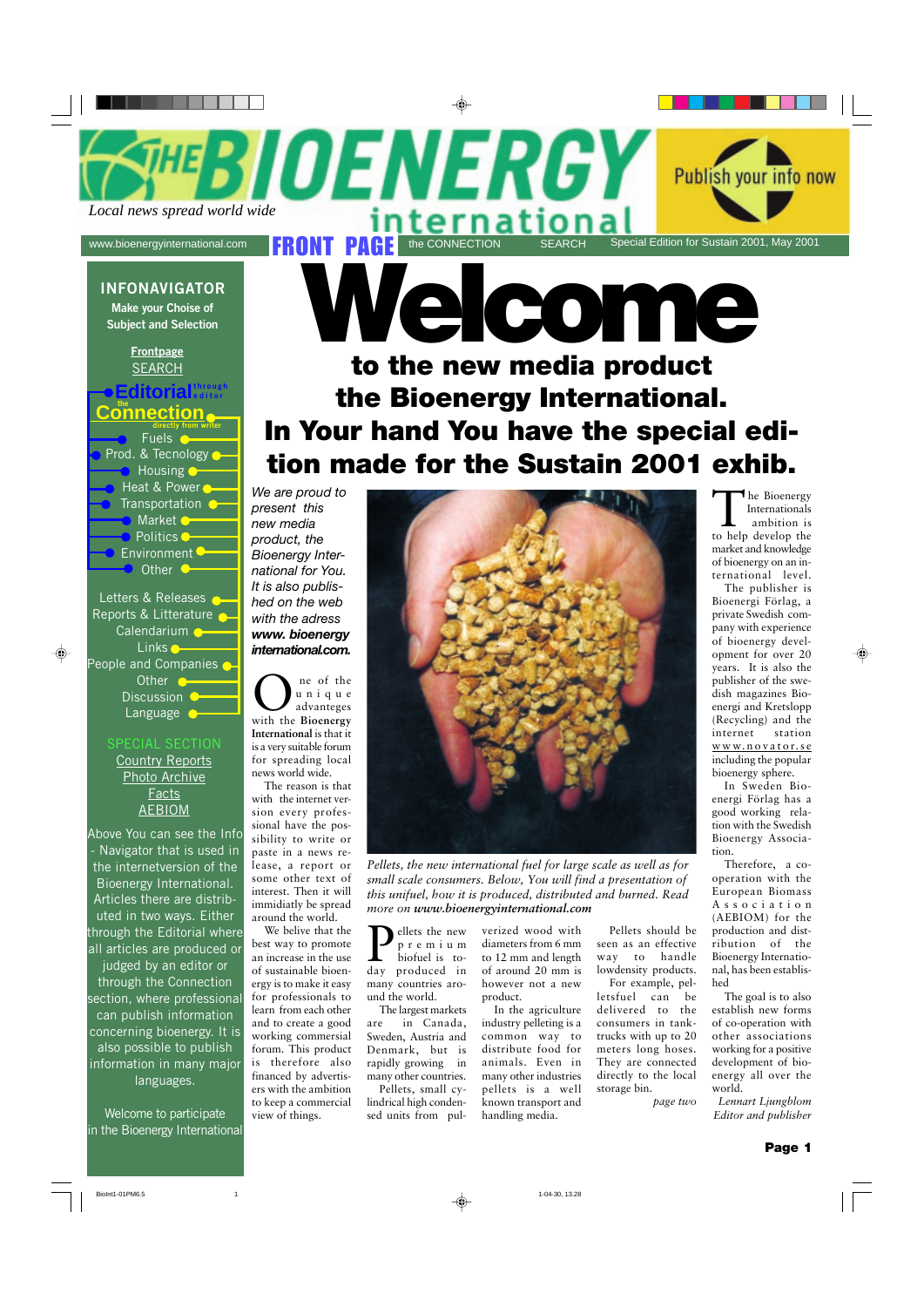

**www.bioenergyinternational.com**

#### **AEBIOM Wiews**



*Kent Nyström, president of AEBIOM*

 $\prod_{\text{m}}$  t is a pleasure for me to note that the first issue of Bioenergy International now has been realised.

AEBIOM, European Biomass Association, with 21 countries as members has the intention to contribute with information.

The aim with AEBIOMs participation in the magazine is to disseminate important information about implementation of bioenergy projects in all fields and in that connection stimulate further activities.

For the moment AEBIOM stress the importance of steering instruments in order to speed up implementation of bioenergy and will one of these days send a position paper on this subject to the European Union institutions. It is called *Steering instruments for decreasing of CO2 emissions*.

Furthermore we are working on a position paper where we give our points of view on the commission green paper *Towards a European strategy for the security of energy supply*. It will also be sent to EU institutions in May.

*Kent Nyström*

*The raw material and the drying gas are separated in three steps. The first sorting, the cyclone and the electro-filter. The system-filter pulls the gas through the system and presses it out through the electrofilter and chimney.*

*In the rotating drier the raw material is dried with the aid of hot gases. Temperature of the gas varies from 100-450°C, depending on the moisture level of the splint. More than 12 tonnes of water is removed every hour.*



*Roger Lehtonen prod. manager, Torgny Selberg, executive manager and Göte Fors, marketing*

*In the process building a magnetic separator removes possible metal debris. To generate right size (less then 10mm) for drying, the raw material passes through a sifter.*

*The raw material is milled to less then 3 mm and transported pneumatically. In the four pellet presses steam and water is added to the splint-powder. The production is about 20 cubic metres an hour.*

 *Through a shaft the pellet with a*

*temperature of 110°C then is transported for cooling to 20°C and for sieving and storing.*

*The two storage buildings holds 20 000 tonnes.*

*In the reception building the cargo is unloaded. There is room for more then 700 cubic metres raw material.*

# **Production and use of pellets**

*Bioenergi i Luleå AB runs one of Sweden's largest pellet factories with a yearly production of 90 000 tonnes. It was started 1998. It is a part of a large combinat, that uses excess gases and energy from a steelwork, for power, districtheating and also for drying of the rawmaterial for the pellets.*

 $\bigwedge_{\text{energy}}^{\text{n unbelieved}}$ <br>derived from the le amount of energy is steelworks, more than 2 TWh per year. First, electricity and district heat is produced from part of the source and then the pellet raw material is dried. Despite that, a large amount of excess heat is let out into the sea. In the future a plant for vehiclefuel production might be added.

#### **Locally owned**

The plant is run by locally owned Luleå Energi in co-operation with SCA Forest and Timber, one of Swedens largest forest industries.

#### **The function**

The Chief of the plant, Roger Lehtonen explains how the plant works for us.

– Simplified you can say that the factory consists of four parts, receiving, preparation, processing and storage with shipping.

#### **Recieving**

The goods are transported in regular trucks which first passes a scale. There, the driver receives a card that identifies the shipment and then follows it to testing and further on.

The scale is connected to the computer in the control room. In the receiving

building the truck tips the cargo into a receiving pocket. The driver also samples a test in a 10-litre can.

Next to the receiving pocket is a lab which decides the moisturecontent. The driver then puts thr ID card for the shipment in the sample can.

There is also a loading area at which a wheel-loader is used to load splint into the receiving pocket. The wheel-loader is also used loading trucks for shipment to the harbour which is harbour located two kilometres from the factory.

#### **Just In Time**

There is no extra storage area except for the two receiving pockets of 350 cubic metres each. The system is therefore built on JIT basis.

Initially, the



*The pipe with the drying gases with the pelletsplant and storage facilities in background.*

production will be based on sawdust and bark. Later, forest residues may also be added as a source.

#### **Process building**

From the reception the material is transported on a conveyer to the preparation building, there magnetic separators will make sure that no contamination or oversized material enters the process.

First the material enters a buffer silo of 50 cubic meters. The level in that silo is crucial for the process. A 15-meter long rotor drier with a diameter of four meters dries the sawdust with smoke gases from the nearby power plant. Each hour 14 tonnes of dry goods are produced from a 52 percent moisture level down to 10 percent.

#### **Mills**

From a storage silo two lines transport the material to a grinding process. The mills takes care of maximum 10 mm size dried sawdust and grinds it to a maximum three mm.

After the mills, which are placed in a explosion safe area, the powder is transported to the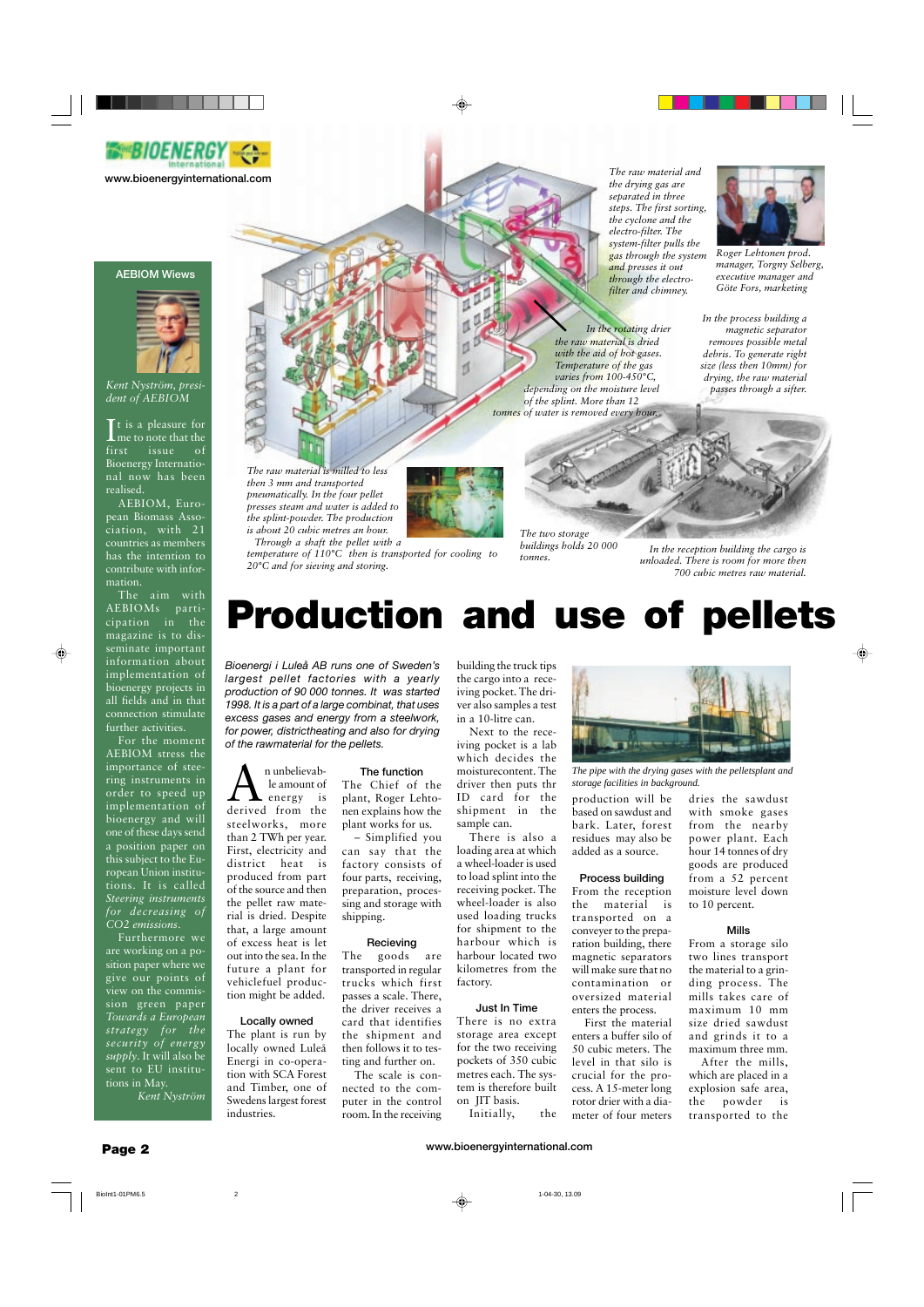



#### **Bioenergy News**

#### **Finland**

ne of the largest bioenergy countries of Europe has an even higher bioenergy ambition. The official goal is now to increase bioenergy use with 50 percent to the year 2010. Already 25 percent of the goal is under construction, also including 500 MW of biopower.

#### **Poland**

 $\blacksquare$  he bioenergysector is since five years rapidly increasing. Strawfired district heating systems are one major area. Under upstart is now Polands first straw based combined Heat and power (CHP) unit.

 A national development strategy is just about to be debated in the parliament.

#### **Ireland**

The republics first CHP unit based on gasification technology (300 kWe) will be buildt by the Tipperary Institute together with B9 Energy Biomass Ltd. Funding through Thermie. A national strategy launched in november to meet the requirements according to the Kyoto protocol has initiated a discussion on how to reach the goals. Two major solutions are an increased use of anaerobic digestion and Short Rotation Coppice.



*Pellets are transported in large quantities in boats. Here is loading with pellets from Fulghum Fibre Fuels under progress in Halifax, Canada.*





**TR BRISL** 

*In Austria integreted pellets-boilers are very popular for small houses. Moore than 10 different products are on the market. Here is one from the company Hargassner in an exhibition in Wels. In the background, a pellets truck from pelletsplant Hot´s in Oberösterich.*

*Pell-X pelletsburner, an example of burners that is connected directly to the smallhouse boiler in the same way as the oilbur ner. Moore than 20 different brands are produced in Sweden.*

*100 MW of pellets-burning capacity for CHP in Helsingborg (Öresundskraft) in south of Sweden. Pellets are delivered by boat and trucks.*



*Small bags with pellets intended primarly for the stove market. Produced and delivered by the large Norweigen oil-company Statoil.*

*A nice looking pelletsstove, Ecobaby from Italian company Italvas.*



*A pelletsburner from Danish Linka installed in a boiler with the output of around 500 kW.*

#### four pellets-presses.

#### **The Presses**

With the help of a feeder screw each, the powder is inserted into each pellet press. Before the contact with the matrices, steam is added with the help of a mixer screw so that the right environment for the

pellet process is created. The pellets keep a temperature of 110 degrees Celsius when it exits the matrices. After that it's cooled to 20 degrees, which takes place in an air cooler. After the cooling a sieve is passed and the finished pellets are transported on a

conveyer to the storage space.

The system is delivered by Bühler.

#### **Pellets storage** The two storage buildings stores 20 000 tonnes. Large doors in both ends make loading and unloading easy. In the western part

unloading for bulk trucks and a sack packing arrangements are set up. There they can pack large sacks with 500 kg as well as smaller ones at 20 kg.

#### **Crew**

The plant is run in five shifts, meaning eight-hour shifts

during weekdays and twelve-hour shifts on weekends.

- We are a total of twelve persons including me, ends Roger Lehtonen.

*Text and photos Lennart Ljungblom, Translation Patric Storm*